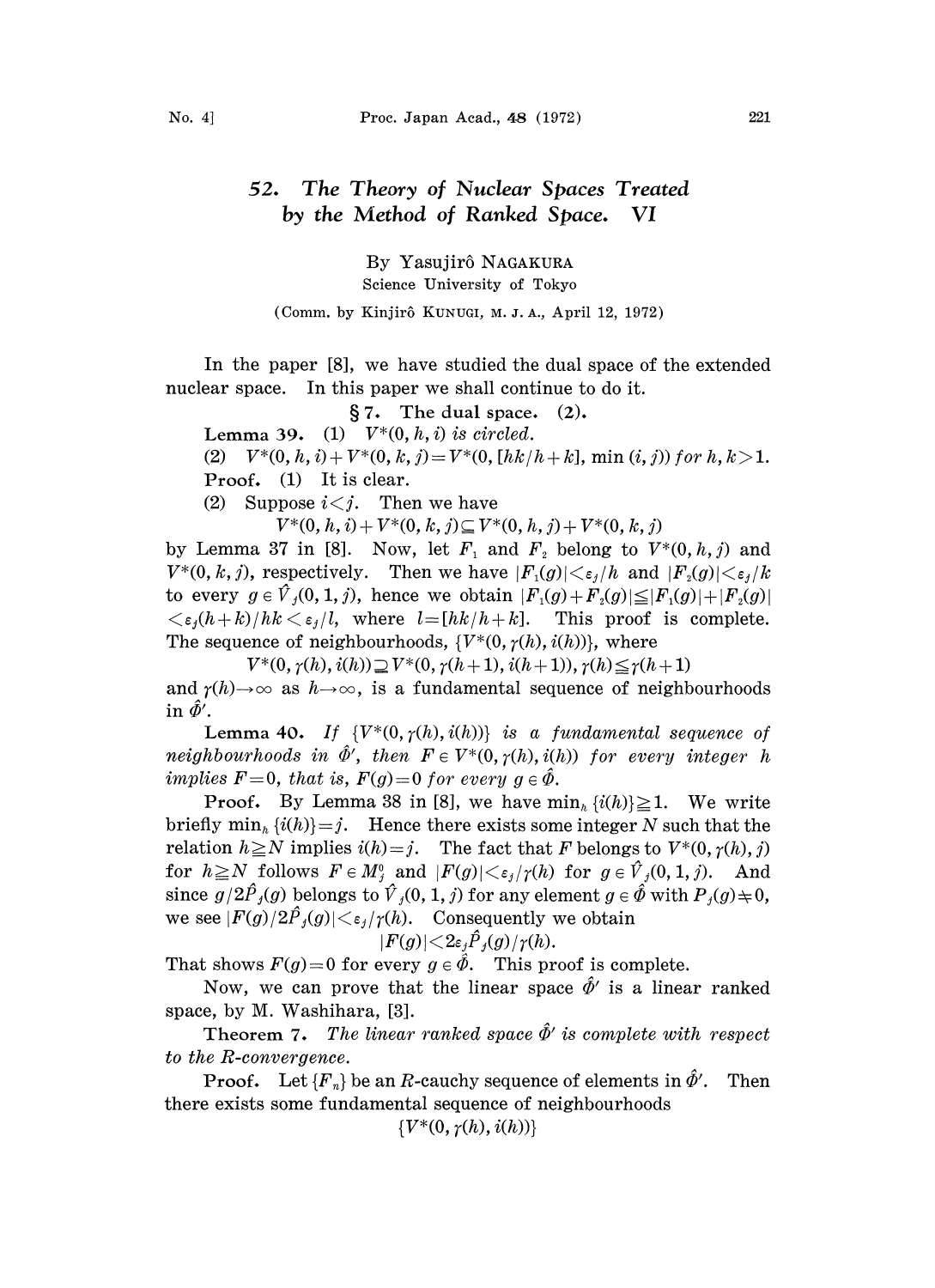## 222 Y. NAGAKURA [Vol. 48,

such that the relations  $n \geq h$  and  $m \geq h$  imply  $F_n-F_m \in V^*(0, \gamma(h), i(h))$ . When we write briefly  $\min_{h} \{i(h)\}=j$ , there exists some integer N such that the relations  $h \ge N$  implies  $i(h)=j$ . Hence we have

$$
\boldsymbol{F}_n\!-\!\boldsymbol{F}_m \in V^*(0,\gamma(h),j)
$$

to  $n, m \geq h \geq N$ , that is,  $|F_n(g) - F_m(g)| \lt \varepsilon_j/\gamma(h)$  to every  $g \in V_j(0, 1, j)$ , and  $F_n-F_m \in M_j^0$ . Thus the sequence of numbers  $\{F_n(g)\}\$  has a limit number depending on  $g \in \hat{V}_j(0, 1, j)$ . For all  $g \in \hat{\phi}$ , with  $\hat{P}_j(g) \neq 0$  we have  $g/2\hat{P}_j(g) \in \hat{V}_j(0, 1, j)$ , so that we obtain a linear functional

$$
F(g/2\tilde{P}_j(g)) = \lim_{n \to \infty} F_n(g/2\tilde{P}_j(g)), \text{ i.e., } F(g) = \lim_{n \to \infty} F_n(g).
$$

Hence we have  $F(g) = \lim_{n \to \infty} F_n(g)$  for all  $g \in \hat{\phi}$ . Then there exists some integer l such that  $F_n \in M_l^0$  for all  $n \geq N$  and  $F \in M_l^0$ .

Next, we shall prove that  $F(g)$  is R-continuous, that is,  $F(g<sub>\xi</sub>) \rightarrow F(g)$ as  $g_{\varepsilon} \stackrel{R}{\longrightarrow} g$ . We have

$$
|F(g)-F(g_{\varepsilon})| = \left|\sum_{k=1}^{l} \lambda_{k,n_{l-1},n_l}(g-g_{\varepsilon},\varphi_{k,n_l})_{n_l} F(\varphi_{k,n_{l-1}}) \right|
$$
  
\n
$$
\leq \varepsilon_l \left| \sum_{k=1}^{l} (\lambda_{k,n_{l-1},n_l}/\varepsilon_l)^2 |(g-g_{\varepsilon},\varphi_{k,n_l})_{n_l}|^2 \right|^{1/2} \left| \sum_{k=1}^{l} |F(\varphi_{k,n_{l-1}})|^2 \right|^{1/2}
$$
  
\n
$$
\leq \varepsilon_l \hat{P}_l(g-g_{\varepsilon}) \left| \sum_{k=1}^{l} |F(\varphi_{k,n_{l-1}})|^2 \right|^{1/2}.
$$

**Theorem 8.** A linear functional F belongs to  $V^*(0, h, i)$  if and only if  $F \in M_i^0$  and  $(\sum_{k=1}^i |F(\varphi_{k, n_{i-1}})|^2)^{1/2} \leq 1/h$ .

**Proof.** Suppose  $F \in M_i^0$  and  $(\sum_{k=1}^i |F(\varphi_{k,n_{i-1}})|^2)^{1/2} \leq 1/h$ . To any  $g \in \hat{V}_i(0, 1, i)$  we have

$$
\begin{aligned} |F(g)|=&\bigg|\sum_{k=1}^i\lambda_{k,n_{i-1},n_i}(g,\,\varphi_{k,n_i})_{n_i}F(\varphi_{k,n_{i-1}})\bigg|\\ \leq&\bigg(\sum_{k=1}^i\,(\lambda_{k,n_{i-1},n_i}/\varepsilon_i)^2\,|(g,\,\varphi_{k,n_i})_{n_i}|^2\bigg)^{1/2}\,\varepsilon_i\,\Big(\sum_{k=1}^i\,|F(\varphi_{k,n_{i-1}})|^2\Big)^{1/2}\!<\!\varepsilon_i/h,\\ \text{in}\,\,F\text{ belongs to}\,\,V^{*G}(\lambda,\,h,\,\hat\lambda)\end{aligned}
$$

then F belongs to  $V^*(0, h, i)$ .

Next, suppose F belongs to  $V^*(0, h, i)$ . This means  $F \in M_i^0$  and  $|F(g)| < \varepsilon_i/h$  for all  $g \in \hat{V}_i(0, 1, i)$ , that is,  $|F(g)| \leq \varepsilon_i \hat{P}_i(g)/h$ .

 $\mathbf{r}$ 

On the other hand, since we have

$$
\hat{P}_i(g) = \Big\|\sum_{k=1}^i (\lambda_{k, n_{i-1}, n_i}/\varepsilon_i)(g, \varphi_{k, n_i})_{n_i} \varphi_{k, n_{i-1}}\Big\|_{n_{i-1}} \n= \Big(\sum_{k=1}^i (\lambda_{k, n_{i-1}, n_i}/\varepsilon_i)^2 |(g, \varphi_{k, n_i})_{n_i}|^2\Big)^{1/2}
$$

and

$$
F(g) = \sum_{k=1}^{i} \lambda_{k, n_{i-1}, n_i}(g, \varphi_{k, n_i})_{n_i} F(\varphi_{k, n_{i-1}}),
$$

we obtain

$$
h\left|\sum_{k=1}^{i} \lambda_{k, n_{i-1}, n_i}(g, \varphi_{k, n_i})_{n_i} F(\varphi_{k, n_{i-1}})\right| \leq \left|\sum_{k=1}^{i} (\lambda_{k, n_{i-1}, n_i})^2 |(g, \varphi_{k, n_i})|^2\right|^{1/2} \qquad (1)
$$

In particular, we set

$$
g = \sum_{k=1}^{i} (\lambda_{k,n_{i-1},n_i})^{-1} \overline{F(\varphi_{k,n_{i-1}})} \varphi_{k,n_i}
$$
 in the equation (1),

then we have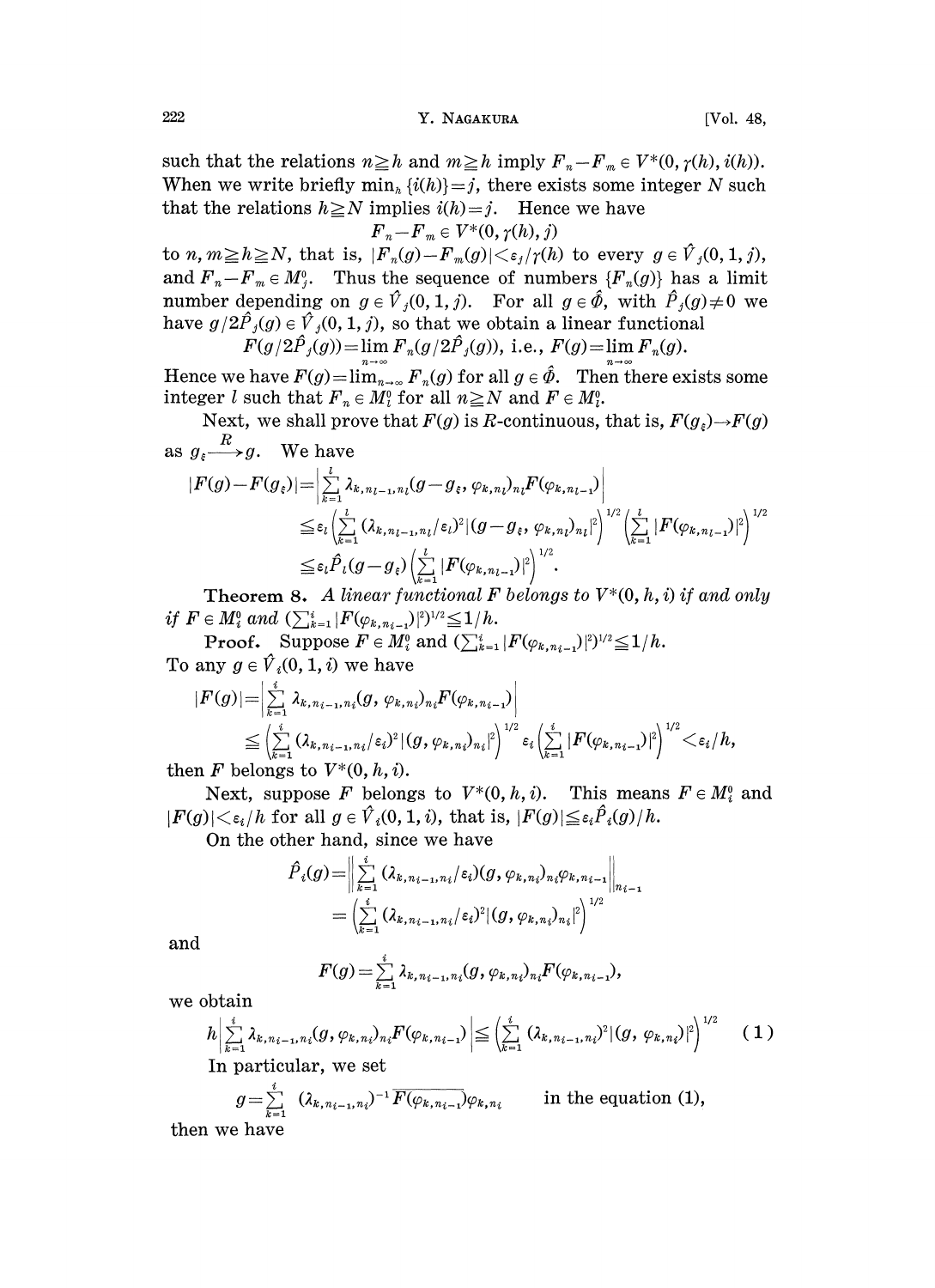$$
\left(\sum_{k=1}^i|F(\varphi_{k,n_{i-1}})|^2\right)^{1/2}\!\!\leq\!1/h.
$$

{} 8. The second dual space.

Definition 12. We say that a linear functional  $\tilde{\gamma}$  defined on the linear ranked space  $\hat{\varPhi}'$  is  $R$ -continuous, if we have lim $_{n\to\infty}$   $\frak{F}(F_{n})\!=\!\frak{F}(F)$  to any R-convergence sequence  $\{F_n\}$  such that  $F_n \xrightarrow{R} F$  in  $\hat{\phi}'$ . Furthermore let  $\hat{\phi}$ " be the set of all R-continuous linear functionals on  $\hat{\phi}'$ . We call it the second dual space.

Definition 13. We define

 $V^{**}(0, r, i) = {\mathfrak{F}} \in \hat{\Phi}''$ ;  $|\mathfrak{F}(F)| < \varepsilon_i r$  for all  $F \in V^{*}(0, 1, i)$ ,

where r is a positive number, as a neighbourhood of the origin in  $\hat{\phi}$ ". We denote briefly  $V_*^*(0) \equiv V_*^*(0, 1/i, i)$  and call it a neighbourhood of the origin with rank i.

Furthermore we define that the neighbourhood with rank 0,  $V_i^{**}$  is always the space  $\tilde{\phi}$ ".

Lemma 41. We have  $V_i^{**}(0, 1, j) \supseteq V_i^{**}(0, 1, i)$  if  $j \leq i$ .

**Proof.** If  $j \leq i$ , we have  $V^*(0, 1, j) \subseteq V^*(0, 1, i)$  by Lemma 37, and  $\varepsilon_j \geq \varepsilon_i$ . Hence if  $\mathfrak F$  belongs to  $V^{**}_i(0, 1, i)$ , we obtain  $|\mathfrak F(F)| < \varepsilon_i \leq \varepsilon_j$  to all  $F \in V^*(0, 1, j).$ 

Lemma 42. We have  $V_i^{**}(0) \supseteq V_i^{**}(0)$  if  $j \leq i$ .

Proof. It is clear from

 $V_*^{**}(0) \equiv V_*^{**}(0, 1/i, i) \subseteq V_*^{**}(0, 1/i, j) \subseteq V_*^{**}(0, 1/j, j) \equiv V_*^{**}(0).$ 

Lemma 43. (1)  $V^{**}_{i}(0)$  is circled.

(2) 
$$
To\ i, j>1, V^*_{i}(0) + V^*_{j}(0) \subseteq V^*_{i}(0) \ with \ k = \left[\frac{\min(i,j)}{2}\right].
$$

Proof. (1) It is evident.

(2) Suppose  $j \leq i$ . Then we have

$$
V_i^{**}(0) + V_j^{**}(0) \subseteq V_j^{**}(0) + V_j^{**}(0) \equiv V_j^{**}(0, 1/j, j) + V_j^{**}(0, 1/j, j)
$$
  
\n
$$
\subseteq V_j^{**}(0, 2/j, j) \subseteq V_{i,j_2}^{**}(0, 1/[j/2], [j/2]) = V_{i,j_2}^{**}(0).
$$

Hence we obtain (2).  $Q.E.D.$ 

Thus we see by M. Washihara, [3] that the linear space  $\hat{\Phi}^{\prime\prime}$  is the ir ranked space, and the sequence of neighbourhoods,  $\{V_{\tau(i)}^{**}(0)\}$  with linear ranked space, and the sequence of neighbourhoods,  $\{V_{\tau(i)}^{**}(0)\}$  with  $\gamma(i) \leq \gamma(i+1)$  and  $\gamma(i) \to \infty$ , is the fundamental sequence.

Lemma 44. If  $\{V_{r(i)}^{**}(0)\}$  is a fundamental sequence of neighbourhoods in  $\hat{\Phi}$ ", then  $\mathfrak{F} \in V_{\tau(i)}^{**}(0)$  to every integer i implies  $\mathfrak{F} = 0$ , that is,  $\mathfrak{F}(F)=0$  to every  $F \in \hat{\phi}'$ .

**Proof.** Let F be any element in  $\hat{\phi}'$ , then there exists some integer j such that  $F \in M_i^0$ . Theorem 8 leads

$$
\left\{F\bigg/ \left(\sum_{k=1}^j |F(\varphi_{k,n_{j-1}})|^2\right)^{1/2}\right\} \in V^*(0,1,j).
$$

Hence we have

$$
\left\{F\left/\left(\textstyle\sum\limits_{k=1}^j|F(\varphi_{k,\,n_{\,j-1}})|^2\right)^{1/2}\right\}\in V^*(0,\,1,\,\gamma(i))\qquad\text{for}\,\,\gamma(i)\!\ge\!j.
$$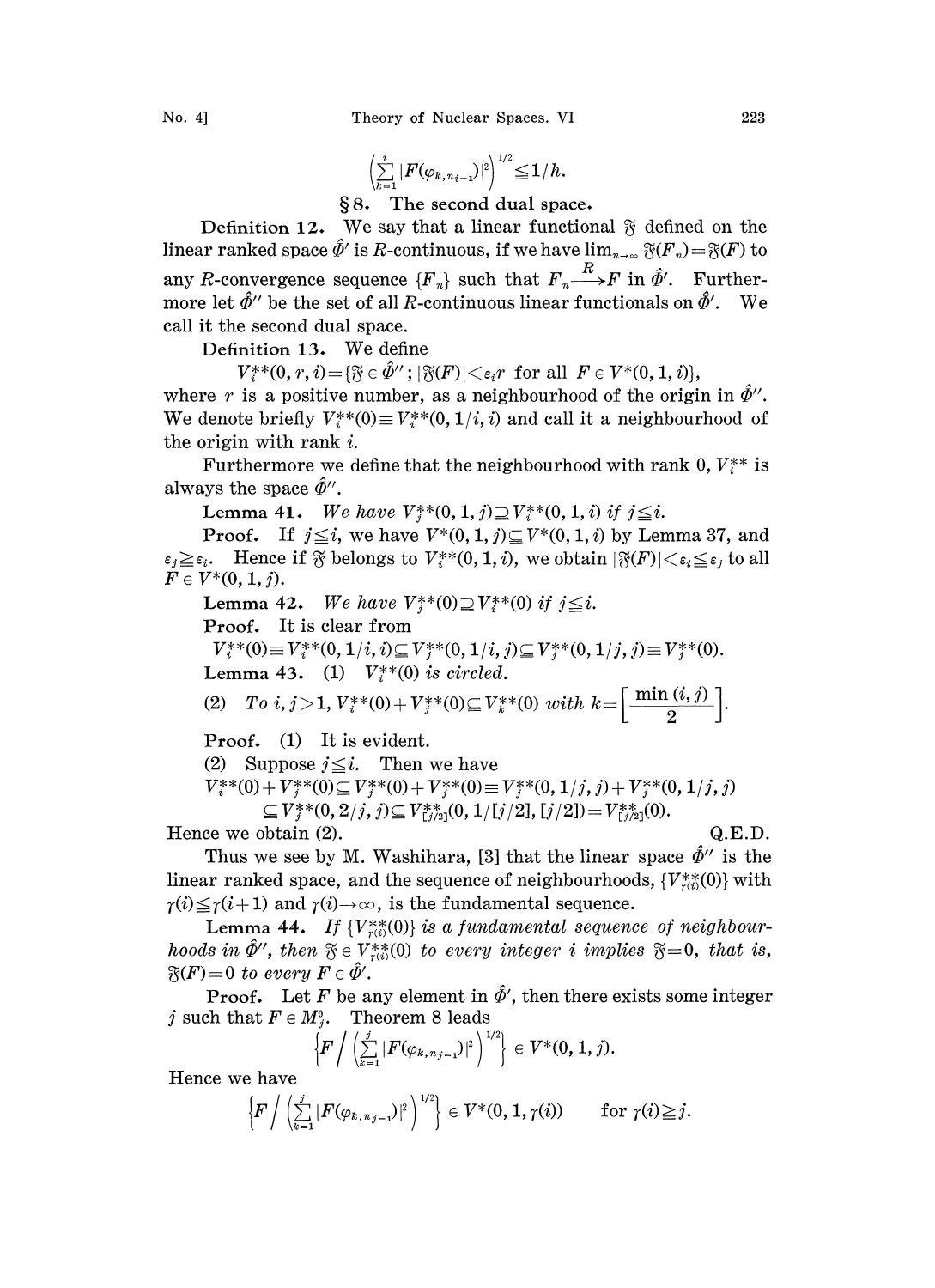Thus we obtain  $|\mathfrak{F}(F)| < (\sum_{k=1}^j |F(\varphi_{k,n,j-1})|^2)^{1/2} \varepsilon_{r(i)}/\gamma(i)$  for every  $\gamma(i) \geq j$ . Since  $\gamma(i) \to \infty$  as  $i \to \infty$ , we assert  $\mathfrak{F}(F)=0$ .

**Theorem 9.** Let g and F belong to  $\hat{\Phi}$  and  $\hat{\Phi}'$  respectively, then is a linear functional on  $\hat{\Phi}'$ . Furthermore  $F(g)$  is R-continuous  $F(g)$  is a linear functional on  $\hat{\Phi}'$ . Furthermore  $F(g)$  is R-continuous on  $\hat{\phi}'$ .

**Proof.** It is clear that  $F(g)$  is a linear functional on  $\hat{\phi}'$ , then we shall prove that  $F(g)$  is R-continuous on  $\hat{\phi}'$ , that is,  $F_n(g) \rightarrow F(g)$  if  $F_n \longrightarrow F$  in  $\hat{\phi}'$ .

Now, suppose  $F_n \longrightarrow F$  in  $\hat{\phi}'$ , then there exists some fundamental sequence of neighbourhoods,  $\{V^*(0, \gamma(h), i(h))\}$  such that the relation  $n \geq h$  implies  $F_n-F \in V^*(0, \gamma(h), i(h))$ . If we write briefly min<sub>h</sub> {i(h)}  $=j$ , there exists some integer N such that the relation  $h \ge N$  implies  $i(h)=j$ . Hence we have  $F_n-F \in V^*(0, \gamma(h), j)$  for  $n \geq h \geq N$ .

Consequently for any element  $g \in \hat{\Phi}$  such that  $\hat{P}_j(g) \neq 0$ , the relation  $n \geq h \geq N$  implies  $|(F_n-F)(g/2\hat{P}_i(g))| \leq \varepsilon_1/\gamma(h)$  and  $F_n-F \in M_i^0$ .

Since we have  $F(g)=F_n(g)$  for an element  $g \in \hat{\Phi}$  such that  $\hat{P}_i(g)$  $=0$ , we assert  $F_n(g) \to F(g)$  as  $n \to \infty$ .

**Theorem 10.** By Theorem 9, the correspondence between  $g \in \hat{\Phi}$ and  $\mathfrak{F}\in \hat{\Phi}''$  defines a linear operator J on  $\hat{\Phi}$  into  $\hat{\Phi}''$ . Then we have  $R(J)=\hat{\Phi}''$ , where  $R(J)$  is the range of J.  $R(J) = \hat{\Phi}''$ , where  $R(J)$  is the range of J.

**Proof.** It is clear that  $J$  is a linear operator. Then we shall prove  $R(J) = \hat{\phi}$ ". Let  $\tilde{\gamma}$  be an R-continuous linear functional defined on  $\hat{\phi}$ "  $=$   $\bigcup_{i=1}^{\infty} M_i^0$  and  $\mathfrak{F}_i$  be the restriction of  $\mathfrak{F}$  to  $M_i^0$ .

Since  $\tilde{v}$  is R-continuous, we have  $\tilde{v}_i(F_n) \to \tilde{v}_i(F)$  if  $F_n \xrightarrow{R} F$  with  $F_n, F \in M_i^0$ . On the other hand,  $F_n \xrightarrow{R} F$  with  $F_n, F \in M_i^0$  is equivalent to  $\sum_{k=1}^{i} |(F_n-F)(\varphi_{k,n_{i-1}})|^2 \to 0$  by Theorem 8. Since  $(\sum_{k=1}^{i} |F(\varphi_{k,n_{i-1}})|^2)^{1/2}$ is a norm in the finite dimensional subspace  $M_i^0$  by Lemma 35 in [8],  $\mathfrak{F}_i$ is a continuous linear functional with respect to the norm on  $M_i^0$ .

By the paper [8],  $M_i^0$  is the dual space of  $N_i$ , which is the finite dimensional subspace of  $\hat{\phi}$ .

First, suppose  $\mathfrak{F}_1$  is the restriction of  $\mathfrak{F}$  to  $M_1^0$ . Then there exists some element  $g_1$  in  $N_1$  such that  $\mathfrak{F}_1(F)=F(g_1)$  for all  $F \in M_1^0$ .

Second, suppose  $\mathfrak{F}_2$  is the restriction of  $\mathfrak{F}$  to  $M_2^0$ . Then we find some element  $g'_2$  in  $N_2$  such that  $\mathfrak{F}_2(F)=F(g'_2)$  for all  $F \in M_2^0$ . By Lemma 28 in [8],  $N_1$  is a subspace in  $N_2$ , so then there exists a subspace  $L_1$  generated by  $\varphi_{2,n_1}$  such that  $N_2 = N_1 \oplus L_1$ . Thus we have  $g'_2 = g'_1 + g_2$  such generated by  $\varphi_{2,n_1}$  such that  $N_2 = N_1 \oplus L_1$ . Thus we have  $g'_2 = g'_1 + g_2$  such that  $g'_1 \in N_1$  and  $g_2 \in L_1$ . Hence we have  $\mathfrak{F}_2(F) = F(g'_1 + g_2) = F(g'_1) + F(g_2)$ for all  $F \in M_2^0$ . If  $F \in M_1^0$ , then  $F \in M_2^0$ . Then we obtain  $F(g_1) = \mathfrak{F}_1(F)$  $=\mathfrak{F}_2(F)=F(g'_1)$  for all  $F \in M_1^0$ . Hence we have  $g_1=g'_1$  in  $N_1$ , and then we obtain  $g_2' = g_1 + g_2$  such that  $g_1 \in N_1$  and  $g_2 \in L_1$ . In the same manner, the restriction  $\mathfrak{F}_i$  of  $\mathfrak{F}$  to  $M_i^0$  corresponds to some element  $g'_i$  in  $N_i$  such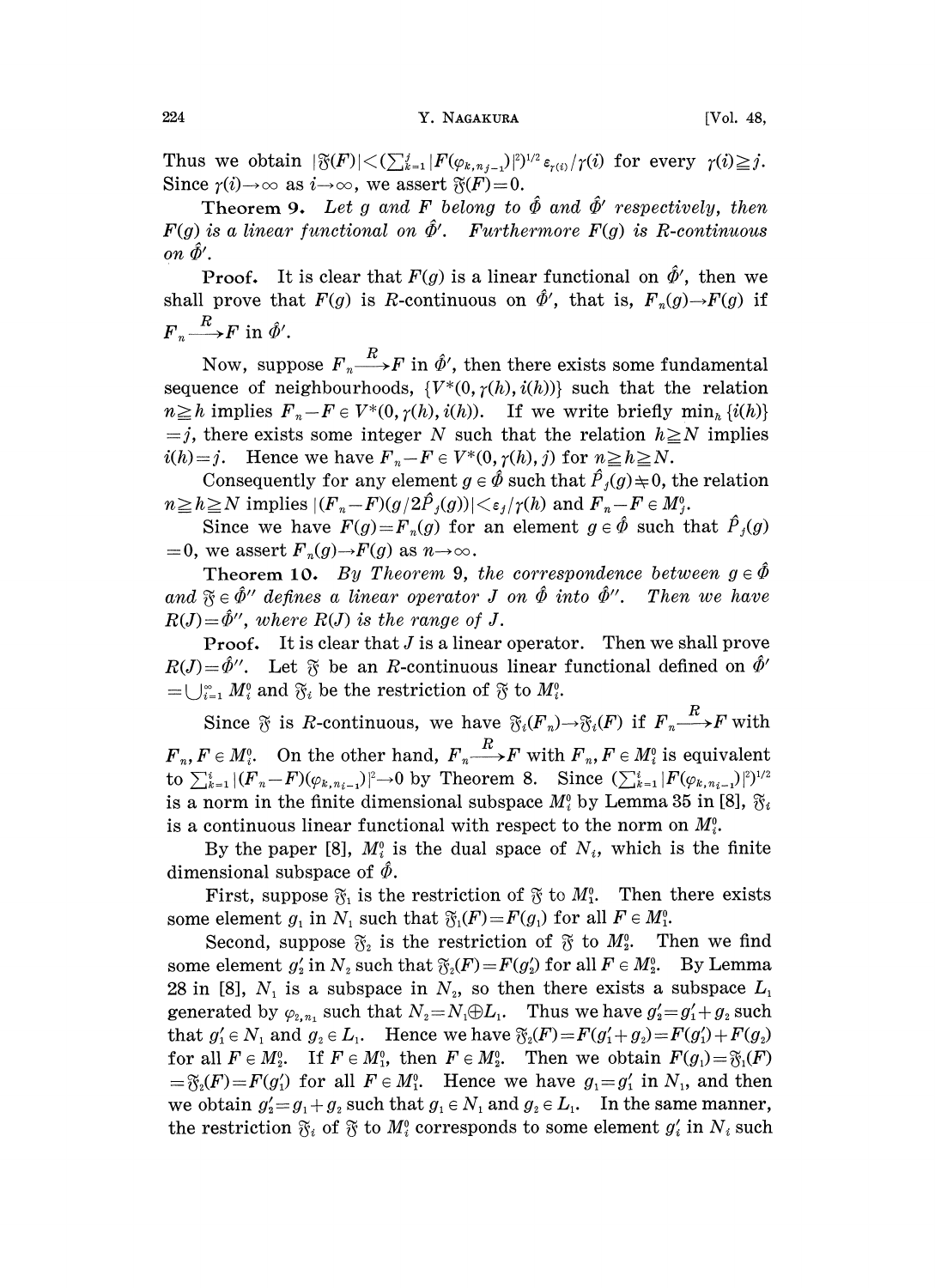that  $\mathfrak{F}_i(F)=F(g_i)$  for all  $F \in M_i^0$ , and  $g_i'$  satisfies the following conditions,

- (1)  $g'_i = g_1 + \cdots + g_i$ ,
- (2)  $g_1 \in N_1$  and  $g_j \in L_{j-1}, j=2, \dots, i$ ,
- (3)  $N_i = N_1 \oplus L_1 \oplus \cdots \oplus L_{i-1}$ ,
- (4)  $L_j$  is a subspace generated by  $\varphi_{j+1,n_j}$ .

Thus the sequence  ${g_i}$  is an R-cauchy sequence of elements. Because, to any neighbourhood  $\hat{V}_i(0,r,i)$  the relation  $i < j$  implies  $g'_j-g'_i \in \hat{V}_i(0, r, i)$ , since  $g'_j-g'_i=g_{i+1}+\cdots+g_j \in L_i\oplus \cdots \oplus L_{j-1}\subset M_i$ .

Consequently there exists the limiting element of the sequence  $\{\sum_{n=1}^{i} g_n\}_i$  in  $\hat{\phi}$ . We denote it  $\sum_{n=1}^{\infty} g_n$ . Since to any element F in  $\hat{\phi}'$ there exists  $M_i^0$  such that  $F \in M_i^0$ , we have

$$
\widetilde{\mathfrak{F}}(F) = \widetilde{\mathfrak{F}}_i(F) = F(g_i') = F\left(\sum_{n=1}^i g_n\right) = F\left(\sum_{n=1}^\infty g_n\right)
$$

This proof is complete.

**Theorem 11.** The correspondence  $J(g) = \tilde{g}$  in Theorem 10 is bijective and we have  $\mathfrak{F} \in V_i^{**}(0, r, i)$  if and only if  $g \in V_i(0, r, i)$ .

**Proof.** Let  $\widetilde{\gamma}$  belong to  $V^{**}(0, r, i)$  and g in  $\hat{\phi}$  be such that  $J(g)$  $=\mathfrak{F}$ . Then we have  $|F(g)|=|\mathfrak{F}(F)|<\varepsilon_i r$  for every  $F\in V^*(0,1,i)$ . Now we shall prove  $g/r \in V_i(0,1,i)$ . Suppose it is not true, i.e.,  $g/r \in \hat{V}_i(0, 1, i)$ . This means

$$
\hat{P}_i(g/r) = \left\| \sum_{k=1}^i (\lambda_{k, n_{i-1}, n_i}/\varepsilon_i)(g/r, \varphi_{k, n_i})_{n_i} \varphi_{k, n_{i-1}} \right\|_{n_{i-1}} \geq 1.
$$

Put  $A = (\sum_{k=1}^{i} (\lambda_{k, n_{i-1}, n_i}/\varepsilon_i)^2 | (g/r, \varphi_{k, n_i})_{n_i}|^2)^{1/2}$ , then  $A \ge 1$ . We define a linear functional  $F_0 \in M_i^0$  such that

$$
F_0(\varphi_{k,n_{i-1}}) = \frac{1}{A} (\lambda_{k,n_{i-1},n_i}/\varepsilon_i) |(g/r, \varphi_{k,n_i})_{n_i}| \quad \text{for } k = 1, \dots, i,
$$
  

$$
F_0(\varphi_{k,n_{i-1}}) = 0 \quad \text{for } k > i.
$$

Then we have

$$
\left(\sum_{k=1}^i|F_0(\varphi_{k,n_{i-1}})|^2\right)^{1/2}=\frac{1}{A}\left(\sum_{k=1}^i(\lambda_{k,n_{i-1},n_i}/\varepsilon_i)^2|(g/r,\varphi_{k,n_i})_{n_i}|^2\right)^{1/2}=1.
$$

Hence we obtain  $F_0 \in V^*(0, 1, i)$  by Theorem 8. On the other hand, we have by Lemma 36 in [8]

$$
|F_0(g/r)| = \Bigl| \sum_{k=1}^i \lambda_{k, n_{i-1}, n_i}(g/r, \varphi_{k, n_i})_{n_i} F_0(\varphi_{k, n_{i-1}}) \Bigr| \\ = \left( \varepsilon_i/A \right) \sum_{k=1}^i (\lambda_{k, n_{i-1}, n_i}/\varepsilon_i)^2 |(g/r, \varphi_{k, n_i})_{n_i}|^2 = \varepsilon_i A \ge \varepsilon_i,
$$
  
that is, 
$$
|F_0(g)| \ge \varepsilon_i r \text{ for } F_0 \in V^*(0, 1, i).
$$
 This is a contradiction. Next,

we shall prove that  $\mathfrak{F}=0$  implies  $g=0$  for  $J(g)=\mathfrak{F}$ . If  $\mathfrak{F}=0$ , there exists a fundamental sequence of neighbourhoods  $\{V_{\tau(i)}^{**}(0)\}$  such that  $\mathfrak{F} \in V_{\tau(i)}^{**}(0)$ for all integer *i*. Hence g belongs to  $\hat{V}_{r(i)}(0)\equiv \hat{V}_{r(i)}(0, 1/\gamma(i), \gamma(i))$  for all integer i.

Since  $\{\hat{V}_{r(i)}(0)\}\$ is a fundamental sequence of neighbourhoods in  $\hat{\phi}$ , we have  $g=0$ . Thus the correspondence J is bijective. Finally, if